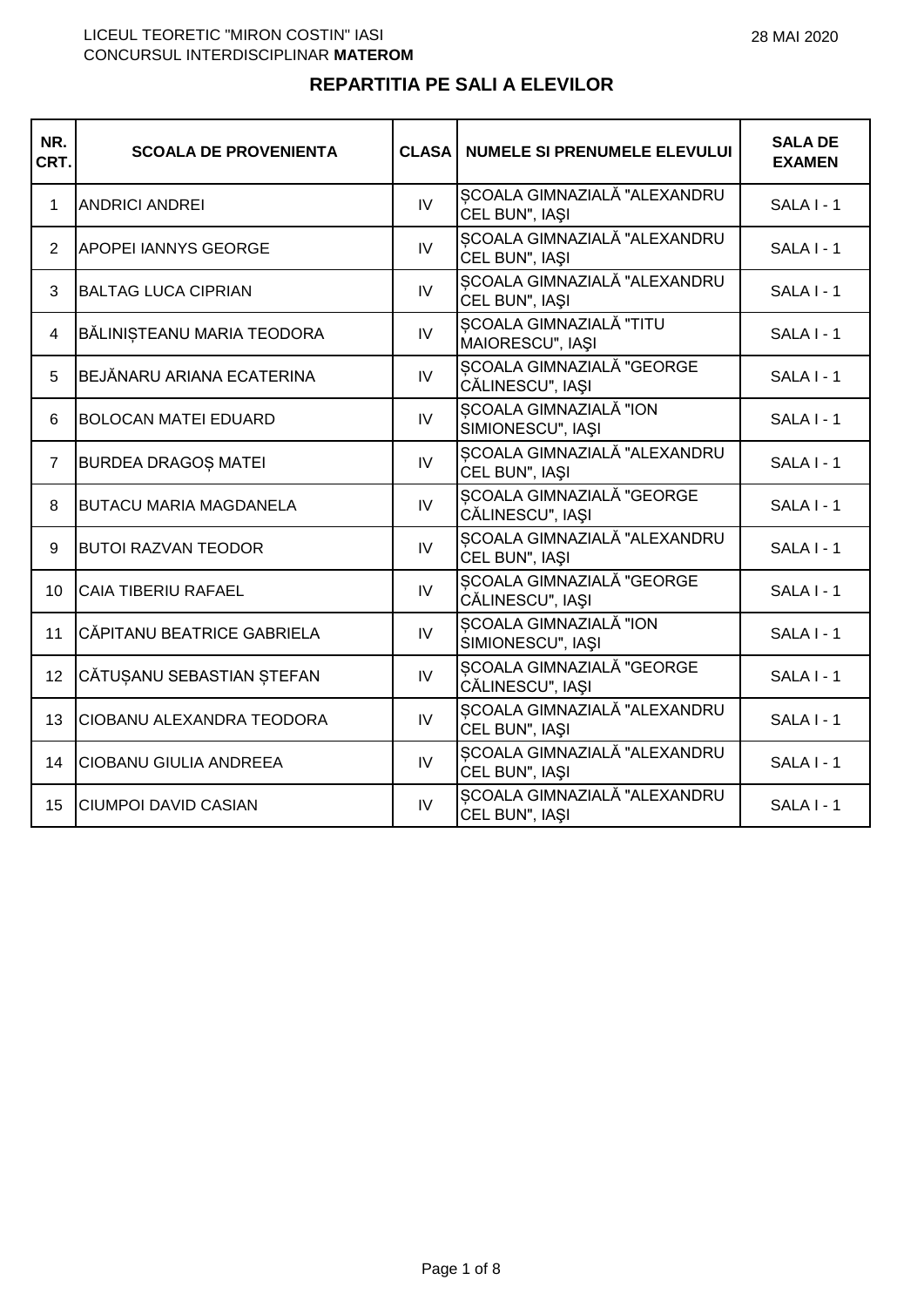| NR.<br>CRT.    | <b>SCOALA DE PROVENIENTA</b>   | <b>CLASA</b> | <b>NUMELE SI PRENUMELE ELEVULUI</b>                | <b>SALA DE</b><br><b>EXAMEN</b> |
|----------------|--------------------------------|--------------|----------------------------------------------------|---------------------------------|
| $\mathbf{1}$   | CÎŞLARIU DARIA ANASTASIA       | IV           | SCOALA GIMNAZIALĂ "GEORGE<br>CĂLINESCU", IAȘI      | $SALA I - 2$                    |
| $\overline{2}$ | <b>CLUCI IULIA ANDREEA</b>     | IV           | SCOALA GIMNAZIALĂ "ALEXANDRU<br>CEL BUN", IAŞI     | $SALA$ $-2$                     |
| 3              | COSTAS DAN GEORGE              | IV           | SCOALA GIMNAZIALĂ "ELENA CUZA",<br><b>IAŞI</b>     | SALA I - 2                      |
| 4              | CRISU DAVID GABRIEL            | IV           | SCOALA GIMNAZIALĂ "GEORGE<br>CĂLINESCU", IAȘI      | SALA I - 2                      |
| 5              | DONISĂ FLORIN ALEXANDRU        | IV           | SCOALA GIMNAZIALĂ "GEORGE<br>COŞBUC", IAŞI         | $SALA$ $-2$                     |
| 6              | DRACSNEANU ANDREI DAVID        | IV           | ȘCOALA GIMNAZIALĂ "TITU<br>MAIORESCU", IAŞI        | <b>SALA I - 2</b>               |
| $\overline{7}$ | DRAGOS PÎNZARU IOANA           | IV           | SCOALA GIMNAZIALĂ "TITU<br>MAIORESCU", IAŞI        | SALA I - 2                      |
| 8              | <b>GAVRIL CAMELIA STEFANIA</b> | IV           | SCOALA GIMNAZIALĂ "GEORGE<br>COŞBUC", IAŞI         | SALA I - 2                      |
| 9              | GIURGICA ȘTEFANIA CRISTINA     | IV           | <b>SCOALA GIMNAZIALĂ "TITU</b><br>MAIORESCU", IAȘI | SALA I - 2                      |
| 10             | GRIGORAȘ ALEXANDRU MIHAI       | IV           | SCOALA GIMNAZIALĂ "ALEXANDRU<br>CEL BUN", IAŞI     | SALA I - 2                      |
| 11             | <b>GUZUN STEFANIA ELENA</b>    | IV           | SCOALA GIMNAZIALĂ "ION<br>SIMIONESCU", IAŞI        | SALA I - 2                      |
| 12             | <b>HÎNCU ANAMARIA</b>          | IV.          | SCOALA GIMNAZIALĂ "GHEORGHE I.<br>BRĂTIANU", IAȘI  | $SALA$ $-2$                     |
| 13             | HÎNCU ANASTASIA MARIA          | IV           | SCOALA GIMNAZIALĂ "ALECU<br>RUSSO", IAŞI           | SALA I - 2                      |
| 14             | <b>HORGA DARIUS GABRIEL</b>    | IV           | SCOALA GIMNAZIALĂ "ALEXANDRU<br>CEL BUN", IAŞI     | SALA I - 2                      |
| 15             | <b>HUCIOG DAVID IOAN</b>       | IV.          | SCOALA GIMNAZIALĂ "TITU<br>MAIORESCU", IAŞI        | SALA I - 2                      |
| 16             | <b>ICHIM ELISA MARIA</b>       | IV           | SCOALA GIMNAZIALĂ "TITU<br>MAIORESCU", IAȘI        | SALA I - 2                      |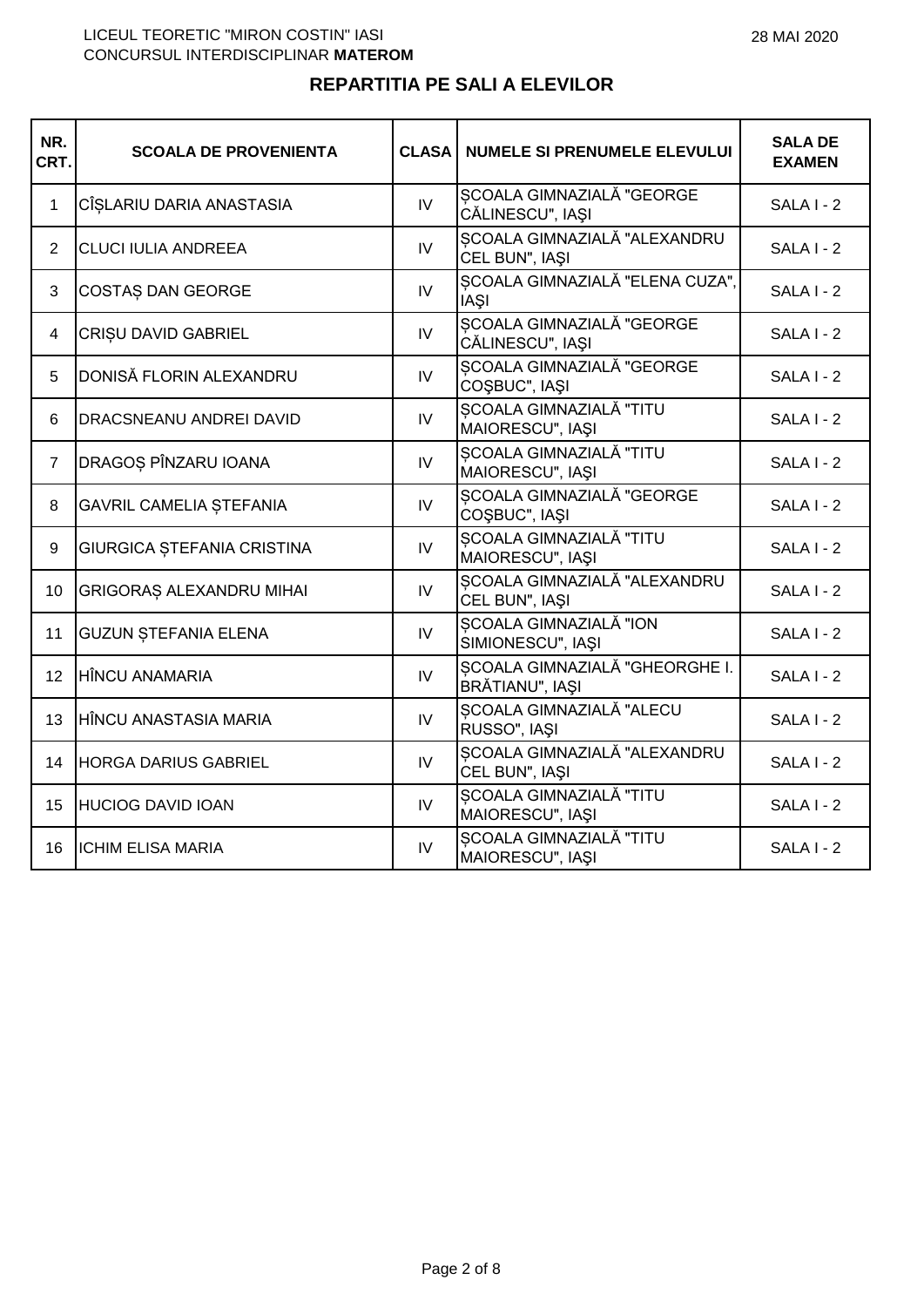| NR.<br>CRT.    | <b>SCOALA DE PROVENIENTA</b>                | <b>CLASA</b> | <b>NUMELE SI PRENUMELE ELEVULUI</b>            | <b>SALA DE</b><br><b>EXAMEN</b> |
|----------------|---------------------------------------------|--------------|------------------------------------------------|---------------------------------|
| 1              | <b>IFTENE ALEXANDRA TEODORA</b>             | IV           | SCOALA GIMNAZIALĂ "ION<br>SIMIONESCU", IAŞI    | SALA I - 3                      |
| $\overline{2}$ | ILIANA OCTAVIAN DUMITRU                     | IV           | SCOALA GIMNAZIALĂ "ION<br>SIMIONESCU", IAŞI    | $SALA I - 3$                    |
| 3              | IONESCU TUDORACHE LARISA<br><b>NICOLETA</b> | IV           | <b>SCOALA GIMNAZIALĂ OSOI</b>                  | $SALA I - 3$                    |
| $\overline{4}$ | <b>IRIMIA IULIA</b>                         | IV           | SCOALA GIMNAZIALĂ "ION<br>SIMIONESCU", IAŞI    | SALA I - 3                      |
| 5              | <b>ISACHI VLADIMIR</b>                      | IV           | SCOALA GIMNAZIALĂ "ALECU<br>RUSSO", IAŞI       | SALA I - 3                      |
| 6              | <b>JECHEL MARIA</b>                         | IV           | SCOALA GIMNAZIALĂ "GEORGE<br>CĂLINESCU", IAȘI  | $SALA I - 3$                    |
| $\overline{7}$ | <b>JUVERDIANU GABRIELE</b>                  | IV.          | SCOALA GIMNAZIALĂ "ION<br>SIMIONESCU", IAŞI    | $SALA I - 3$                    |
| 8              | LAVRIC NICOLE ELIZABETH                     | IV           | SCOALA GIMNAZIALĂ "ALEXANDRU<br>CEL BUN", IAŞI | SALA I - 3                      |
| 9              | LISNEANU DAVID NICOLAE                      | IV           | SCOALA GIMNAZIALĂ "TITU<br>MAIORESCU", IAȘI    | $SALA I - 3$                    |
| 10             | <b>MACRINICI LAVINIA IOANA</b>              | IV           | SCOALA GIMNAZIALĂ "ALEXANDRU<br>CEL BUN", IAŞI | SALA I - 3                      |
| 11             | MANEA ALESSIA ELENA                         | IV           | SCOALA GIMNAZIALĂ "ALECU<br>RUSSO", IAŞI       | $SALA I - 3$                    |
| 12             | MARGINĂ MATEI ȘERBAN                        | IV           | SCOALA GIMNAZIALĂ "ELENA CUZA",<br><b>IAŞI</b> | SALA I - 3                      |
| 13             | <b>MOTCAN SOFIA</b>                         | IV           | SCOALA GIMNAZIALĂ "ALEXANDRU<br>CEL BUN", IAŞI | SALA I - 3                      |
| 14             | MUNTEANU TUDOR CONSTANTIN                   | IV.          | SCOALA GIMNAZIALĂ "GEORGE<br>COŞBUC", IAŞI     | SALA I - 3                      |
| 15             | PANȚIRUC MARIA GEORGIANA                    | IV           | SCOALA GIMNAZIALĂ "GEORGE<br>COŞBUC", IAŞI     | SALA I - 3                      |
| 16             | PIPIRIG DRAGOȘ ANDREI                       | IV           | SCOALA GIMNAZIALĂ "ALEXANDRU<br>CEL BUN", IAŞI | SALA I - 3                      |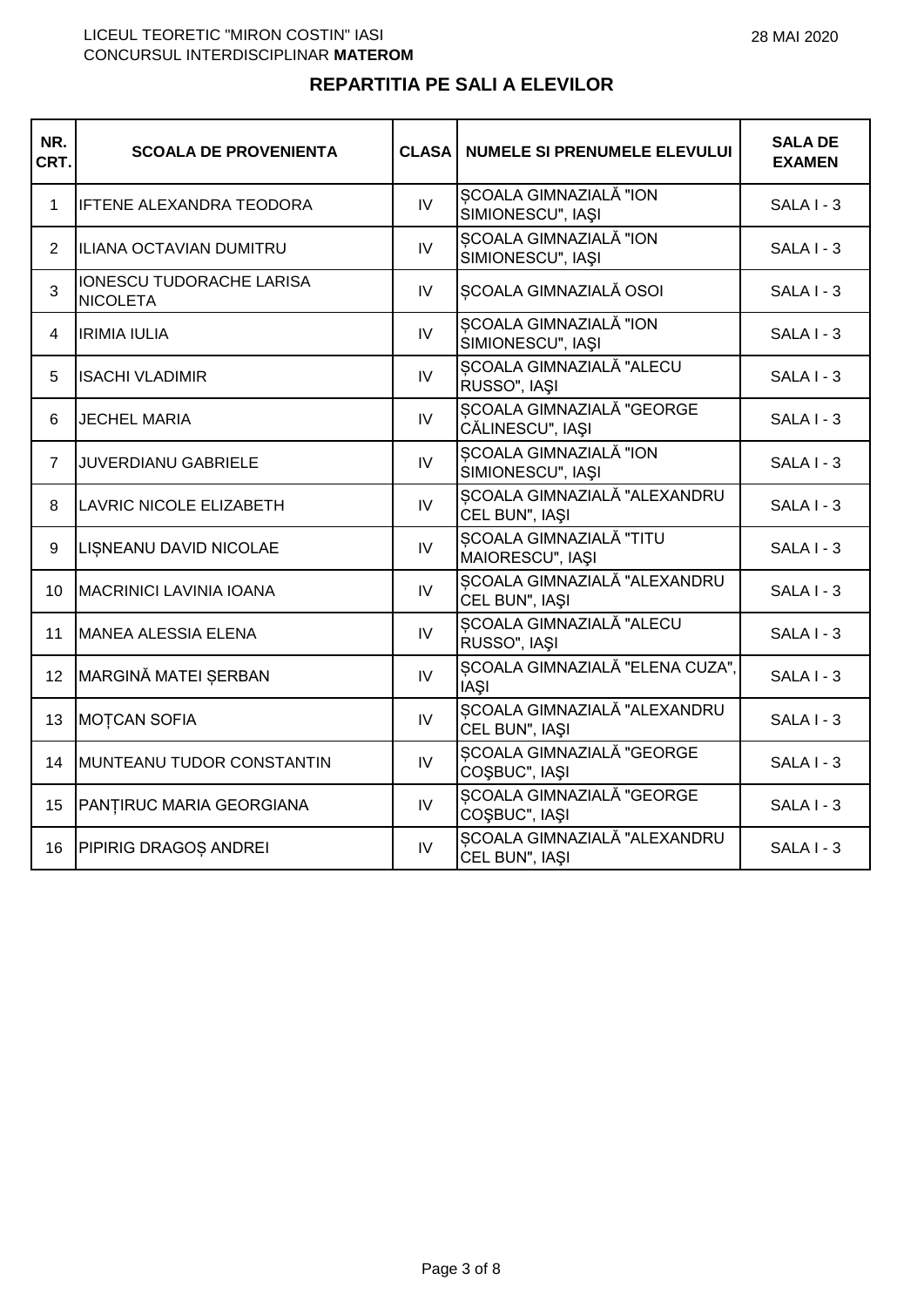| NR.<br>CRT.    | <b>SCOALA DE PROVENIENTA</b> | <b>CLASA</b>   | <b>NUMELE SI PRENUMELE ELEVULUI</b>            | <b>SALA DE</b><br><b>EXAMEN</b> |
|----------------|------------------------------|----------------|------------------------------------------------|---------------------------------|
| 1              | POPA ȘTEFAN ALEXANDRU        | IV             | SCOALA GIMNAZIALĂ "TITU<br>MAIORESCU", IAȘI    | $SALAI - 4$                     |
| $\overline{2}$ | POPESCU IULIA TEODORA        | IV             | SCOALA GIMNAZIALĂ "ALEXANDRU<br>CEL BUN", IAŞI | SALA I - 4                      |
| 3              | POPESCU TRAIAN ANDREI        | IV             | SCOALA GIMNAZIALĂ "GEORGE<br>CĂLINESCU", IAȘI  | SALA I - 4                      |
| 4              | ROTARU MAYA ALEXANDRINA      | IV             | SCOALA GIMNAZIALĂ "ALEXANDRU<br>CEL BUN", IAŞI | SALA I - 4                      |
| 5              | <b>SANDU SOFIA ILINCA</b>    | IV             | SCOALA GIMNAZIALĂ "ION<br>SIMIONESCU", IAŞI    | SALA I - 4                      |
| 6              | SCORTANU ANDRA GABRIELA      | $\mathsf{IV}$  | SCOALA GIMNAZIALĂ "ALEXANDRU<br>CEL BUN", IAŞI | SALA I - 4                      |
| $\overline{7}$ | SIRGHIE ALEXANDRU            | IV.            | SCOALA GIMNAZIALĂ "ALEXANDRU<br>CEL BUN", IAŞI | $SALAI - 4$                     |
| 8              | STOICA TEODORA IOANA         | IV             | SCOALA GIMNAZIALĂ "GEORGE<br>CĂLINESCU", IAȘI  | SALA I - 4                      |
| 9              | STRACHINĂ MIRUNA ANDREEA     | IV             | SCOALA GIMNAZIALĂ LARGA JIJIA                  | $SALAI - 4$                     |
| 10             | STEFURĂ GEORGE VLAD          | IV             | SCOALA GIMNAZIALĂ "GEORGE<br>CĂLINESCU", IAȘI  | SALA I - 4                      |
| 11             | <b>TABARANU TEODOR</b>       | IV             | SCOALA GIMNAZIALĂ "ALEXANDRU<br>CEL BUN", IAŞI | SALA I - 4                      |
| 12             | <b>TICĂ VICTOR</b>           | IV <sub></sub> | SCOALA GIMNAZIALĂ "ALEXANDRU<br>CEL BUN", IAŞI | $SALAI - 4$                     |
| 13             | <b>TICU ANA MARIA</b>        | IV             | SCOALA GIMNAZIALĂ "ION<br>NECULCE", IAŞI       | SALA I - 4                      |
| 14             | <b>TOPÎRNAC IOANA PAULA</b>  | <b>IV</b>      | SCOALA GIMNAZIALĂ "GEORGE<br>CĂLINESCU", IAȘI  | SALA I - 4                      |
| 15             | <b>TUTU NECTARIA</b>         | IV.            | SCOALA GIMNAZIALĂ "ALEXANDRU<br>CEL BUN", IAŞI | SALA I - 4                      |
| 16             | <b>VIERU ALEXANDRU LUCA</b>  | IV             | SCOALA GIMNAZIALĂ "ALEXANDRU<br>VLAHUȚĂ", IAȘI | SALA I - 4                      |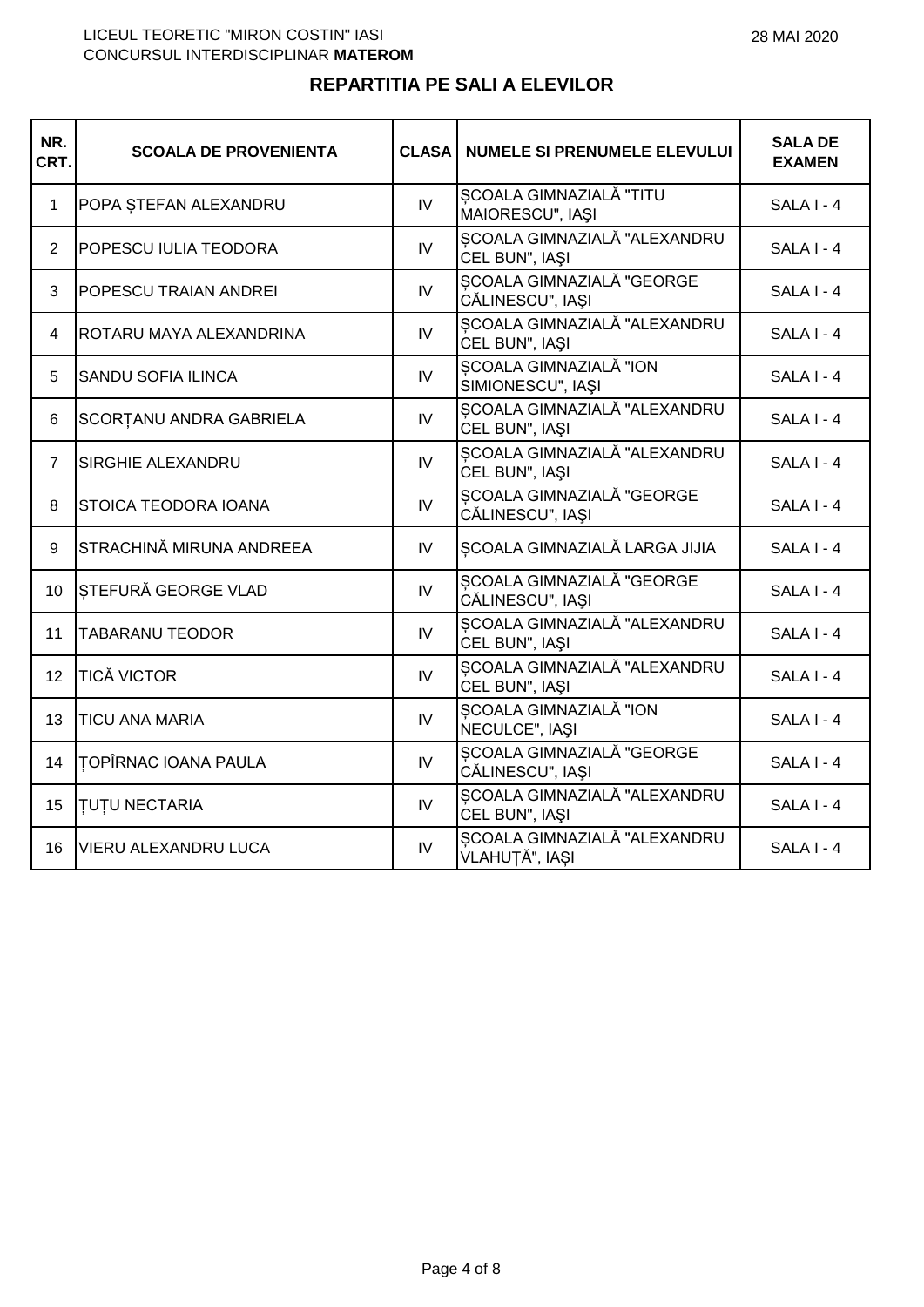## **REPARTITIA PE SALI A ELEVILOR**

| NR.<br>CRT.    | <b>SCOALA DE PROVENIENTA</b>  | <b>CLASA</b> | <b>NUMELE SI PRENUMELE ELEVULUI</b>                     | <b>SALA DE</b><br><b>EXAMEN</b> |
|----------------|-------------------------------|--------------|---------------------------------------------------------|---------------------------------|
| $\mathbf{1}$   | <b>AFLOAREI LUCAS</b>         | $\vee$       | SCOALA GIMNAZIALĂ "ION<br>SIMIONESCU", IAŞI             | <b>SALA I - 5</b>               |
| $\overline{2}$ | <b>AMBROZIE MATEI</b>         | $\vee$       | LICEUL TEORETIC "MIRON COSTIN",<br><b>IASI</b>          | <b>SALA I - 5</b>               |
| 3              | ANASTASIU BIANCA MARIA        | $\vee$       | SCOALA GIMNAZIALĂ "ION GHICA",<br><b>IAŞI</b>           | <b>SALA I - 5</b>               |
| 4              | <b>ARGINT ANA</b>             | $\vee$       | SCOALA GIMNAZIALĂ "ION GHICA",<br><b>IASI</b>           | SALA I - 5                      |
| 5              | <b>BOROSIANU DAVID</b>        | $\vee$       | <b>SCOALA GIMNAZIALĂ "ION</b><br>SIMIONESCU", IAŞI      | <b>SALA I - 5</b>               |
| 6              | <b>BOTEZ ȘTEFAN</b>           | $\vee$       | LICEUL TEORETIC "MIRON COSTIN",<br><b>IASI</b>          | <b>SALA I - 5</b>               |
| $\overline{7}$ | <b>BREAZU MĂDĂLINA</b>        | $\vee$       | LICEUL TEORETIC "MIRON COSTIN",<br><b>IASI</b>          | <b>SALA I - 5</b>               |
| 8              | <b>BUTNACIUC AIDA</b>         | $\vee$       | LICEUL TEORETIC "MIRON COSTIN",                         | <b>SALA I - 5</b>               |
| 9              | <b>BUTUGAN STEFAN</b>         | $\vee$       | IAŞI<br> LICEUL TEORETIC "MIRON COSTIN",<br><b>IASI</b> | $SALA I - 5$                    |
| 10             | <b>BUZENCHI SOFIA ELENA</b>   | $\vee$       | SCOALA GIMNAZIALĂ "ION<br>CREANGĂ", IAȘI                | <b>SALA I - 5</b>               |
| 11             | <b>CIAPA TEODOR</b>           | $\vee$       | ȘCOALA GIMNAZIALĂ "ION GHICA",<br><b>IASI</b>           | SALA I - 5                      |
| 12             | CIAUȘU ALESSIA                | $\vee$       | SCOALA GIMNAZIALĂ "ION<br>SIMIONESCU", IAŞI             | SALA I - 5                      |
| 13             | COBJUG ALEXANDRU NECTARIE     | $\vee$       | SCOALA GIMNAZIALĂ "ION GHICA",<br><b>IASI</b>           | <b>SALA I - 5</b>               |
| 14             | <b>CONSTANTIN DAVID</b>       | $\vee$       | LICEUL TEORETIC "MIRON COSTIN",<br><b>IASI</b>          | <b>SALA I - 5</b>               |
| 15             | ANGHEL IASMINA ȘTEFANIA       | VI           | SCOALA GIMNAZIALĂ "ION GHICA",<br><b>IASI</b>           | <b>SALA I - 5</b>               |
| 16             | <b>APOSTOL ELENA BEATRICE</b> | VI           | SCOALA GIMNAZIALĂ "ION GHICA",<br><b>IASI</b>           | $SALAI - 5$                     |
| 17             | <b>AVRAM ALEXANDRA</b>        | VI           | SCOALA GIMNAZIALĂ "ALEXANDRU<br>CEL BUN", IAŞI          | <b>SALA I - 5</b>               |
| 18             | <b>BALAN IRIS</b>             | VI           | SCOALA GIMNAZIALĂ "ION<br>CREANGĂ", IAȘI                | $SALAI - 5$                     |
| 19             | <b>BAMBOI DAVID</b>           | VI           | SCOALA GIMNAZIALĂ "ALEXANDRU<br>VLAHUTĂ", IASI          | SALA I - 5                      |
| 20             | <b>CALINIUC EMA</b>           | VI           | SCOALA GIMNAZIALĂ "ION<br>CREANGĂ", IAȘI                | $SALAI - 5$                     |
| 21             | <b>CIOBANU MARIA</b>          | VI           | SCOALA GIMNAZIALĂ "ALEXANDRU<br>CEL BUN", IASI          | SALA I - 5                      |
| 22             | <b>CIORASCU DARIA</b>         | VI           | <b>SCOALA GIMNAZIALĂ "ION</b><br>CREANGĂ", IAȘI         | SALA I - 5                      |
| 23             | <b>CLIMINTE MATEI GABRIEL</b> | VI           | SCOALA GIMNAZIALĂ "ION GHICA",<br><b>IASI</b>           | $SALAI - 5$                     |
| 24             | CRĂCIUN ADELINA               | VI           | SCOALA GIMNAZIALĂ "ALEXANDRU<br>CEL BUN", IAŞI          | SALA I - 5                      |
| 25             | <b>DOMINTE ROBERT</b>         | VI           | SCOALA GIMNAZIALĂ "ION<br>CREANGĂ", IAȘI                | SALA I - 5                      |
| 26             | <b>FILIMON ELIAS</b>          | VI           | SCOALA GIMNAZIALĂ "ALEXANDRU<br>VLAHUȚĂ", IAȘI          | SALA I - 5                      |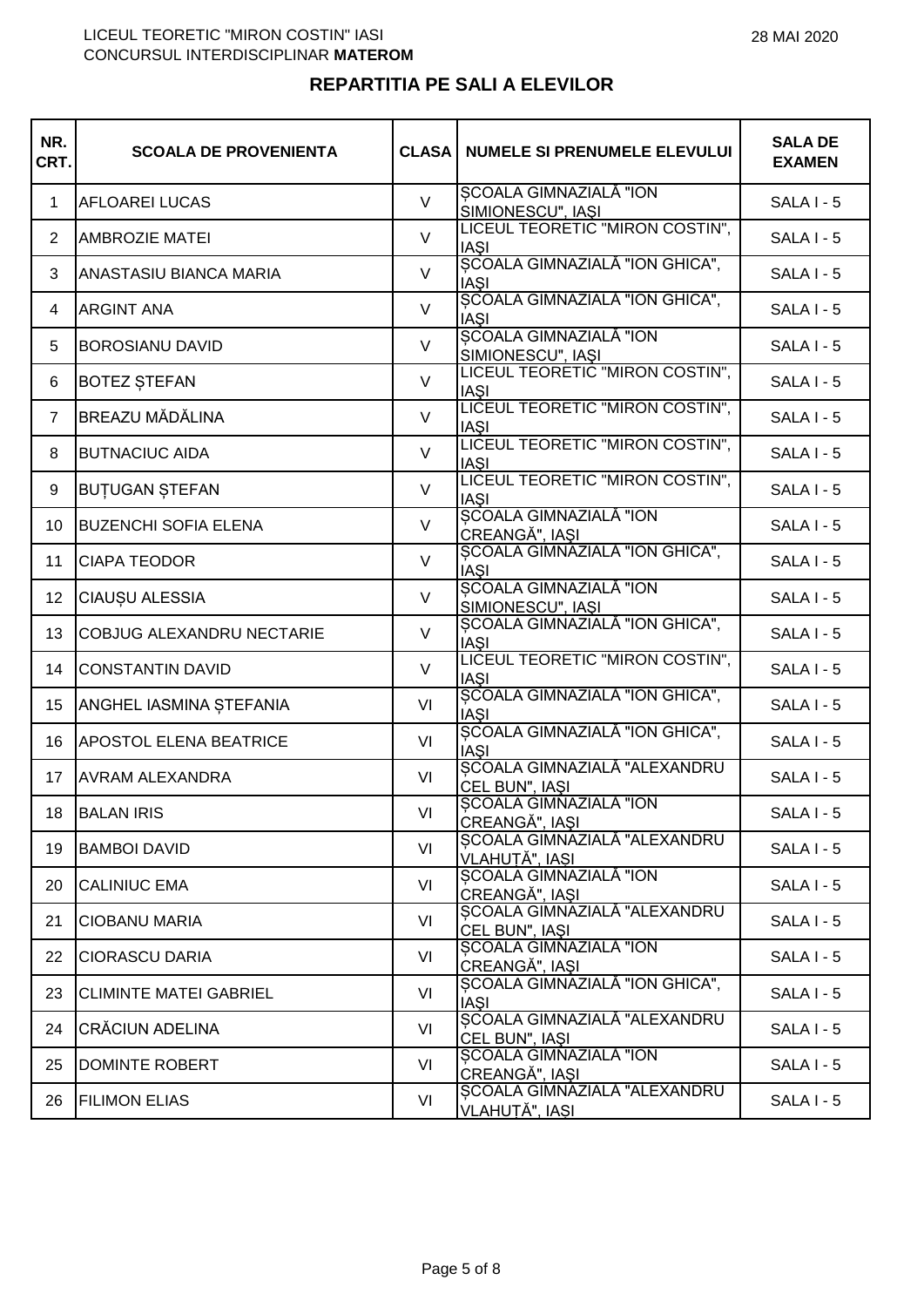## **REPARTITIA PE SALI A ELEVILOR**

| NR.<br>CRT.    | <b>SCOALA DE PROVENIENTA</b>  | <b>CLASA</b> | <b>NUMELE SI PRENUMELE ELEVULUI</b>                                        | <b>SALA DE</b><br><b>EXAMEN</b> |
|----------------|-------------------------------|--------------|----------------------------------------------------------------------------|---------------------------------|
| $\mathbf{1}$   | <b>DURBACA IUSTINA</b>        | $\vee$       | SCOALA GIMNAZIALĂ "ALEXANDRU<br>CEL BUN", IAŞI                             | SALA I - 6                      |
| $\overline{2}$ | FILIUȚĂ RAREȘ                 | $\vee$       | <b>SCOALA GIMNAZIALĂ "ION</b><br>CREANGĂ", IAȘI                            | SALA I - 6                      |
| 3              | <b>FILOTE MATEI</b>           | $\vee$       | SCOALA GIMNAZIALĂ "ION<br>SIMIONESCU", IAŞI                                | SALA I - 6                      |
| 4              | FLORES ANA MARIA TEORDORA     | $\vee$       | SCOALA GIMNAZIALĂ "ION GHICA",<br><b>IASI</b>                              | SALA I - 6                      |
| 5              | <b>GLIGA TEODOR</b>           | $\vee$       | SCOALA GIMNAZIALĂ "ALEXANDRU<br>VLAHUTĂ", IASI                             | SALA I - 6                      |
| 6              | GRIGORIȚĂ ALESSIA             | V            | SCOALA GIMNAZIALĂ "ION<br>CREANGĂ", IAȘI                                   | SALA I - 6                      |
| $\overline{7}$ | <b>GROZA MĂDĂLINA</b>         | $\vee$       | SCOALA GIMNAZIALĂ "ALEXANDRU                                               | SALA I - 6                      |
| 8              | <b>IACOB ILINCA</b>           | $\vee$       | <u> VLAHUTĂ", IASI<br/> LICEUL TEORETIC "MIRON COSTIN",</u><br><b>IAŞI</b> | SALA I - 6                      |
| 9              | <b>IANCU PATRICIA ELENA</b>   | $\vee$       | LICEUL TEORETIC "MIRON COSTIN",<br><b>IASI</b>                             | SALA I - 6                      |
| 10             | <b>IONESCU MARIA</b>          | $\vee$       | SCOALA GIMNAZIALĂ "ALEXANDRU<br>CEL BUN", IAŞI                             | SALA I - 6                      |
| 11             | <b>IONESCU VICTOR GABRIEL</b> | $\vee$       | SCOALA GIMNAZIALĂ "ION<br>CREANGĂ", IAȘI                                   | SALA I - 6                      |
| 12             | <b>LICIU ELENA LARISA</b>     | $\vee$       | SCOALA GIMNAZIALĂ "ION GHICA",<br><b>IASI</b>                              | SALA I - 6                      |
| 13             | <b>MANCAS CRISTIAN</b>        | $\vee$       | SCOALA GIMNAZIALĂ "ALEXANDRU<br><b>VLAHUTĂ", IASI</b>                      | SALA I - 6                      |
| 14             | <b>MANOLACHE MAYA</b>         | $\vee$       | LICEUL TEORETIC "MIRON COSTIN",<br><b>IASI</b>                             | SALA I - 6                      |
| 15             | GHIURȚU RAREȘ                 | VI           | SCOALA GIMNAZIALĂ "ION<br>CREANGĂ", IAȘI                                   | SALA I - 6                      |
| 16             | <b>GRADINARU YASMINA</b>      | VI           | SCOALA GIMNAZIALĂ "ION<br>CREANGĂ", IAȘI                                   | SALA I - 6                      |
| 17             | <b>HLIHOR DARIA</b>           | VI           | <b>SCOALA GIMNAZIALĂ "ION</b><br>SIMIONESCU", IAŞI                         | SALA I - 6                      |
| 18             | <b>HORLEANU AMALIA</b>        | VI           | SCOALA GIMNAZIALĂ "ALEXANDRU<br>CEL BUN", IASI                             | SALA I - 6                      |
| 19             | <b>IONESCU ANA MARIA</b>      | VI           | SCOALA GIMNAZIALĂ "ION<br>SIMIONESCU", IAŞI                                | SALA I - 6                      |
| 20             | <b>IORDACHE DAVID</b>         | VI           | SCOALA GIMNAZIALĂ "ION<br>SIMIONESCU", IAŞI                                | SALA I - 6                      |
| 21             | <b>JUVERDEANU SILVIU</b>      | VI           | SCOALA GIMNAZIALĂ "ALEXANDRU<br>VLAHUTĂ", IASI                             | SALA I - 6                      |
| 22             | LĂZĂRUCĂ ANDREEA LOREDANA     | VI           | SCOALA GIMNAZIALĂ "ION<br>SIMIONESCU", IAŞI                                | SALA I - 6                      |
| 23             | MIHĂEȘ COSMIN ANDREI          | VI           | SCOALA GIMNAZIALĂ "ION GHICA",<br><b>IAŞI</b>                              | SALA I - 6                      |
| 24             | MORARU ANDRA MARIA            | VI           | SCOALA GIMNAZIALĂ "ION<br>SIMIONESCU", IAŞI                                | SALA I - 6                      |
| 25             | <b>PANDURU MIHAI</b>          | VI           | SCOALA GIMNAZIALĂ "ION<br>SIMIONESCU", IAŞI                                | SALA I - 6                      |
| 26             | PĂDURARU ALEXANDRA            | VI           | <b>SCOALA GIMNAZIALĂ "ALEXANDRU</b><br>CEL BUN", IAŞI                      | SALA I - 6                      |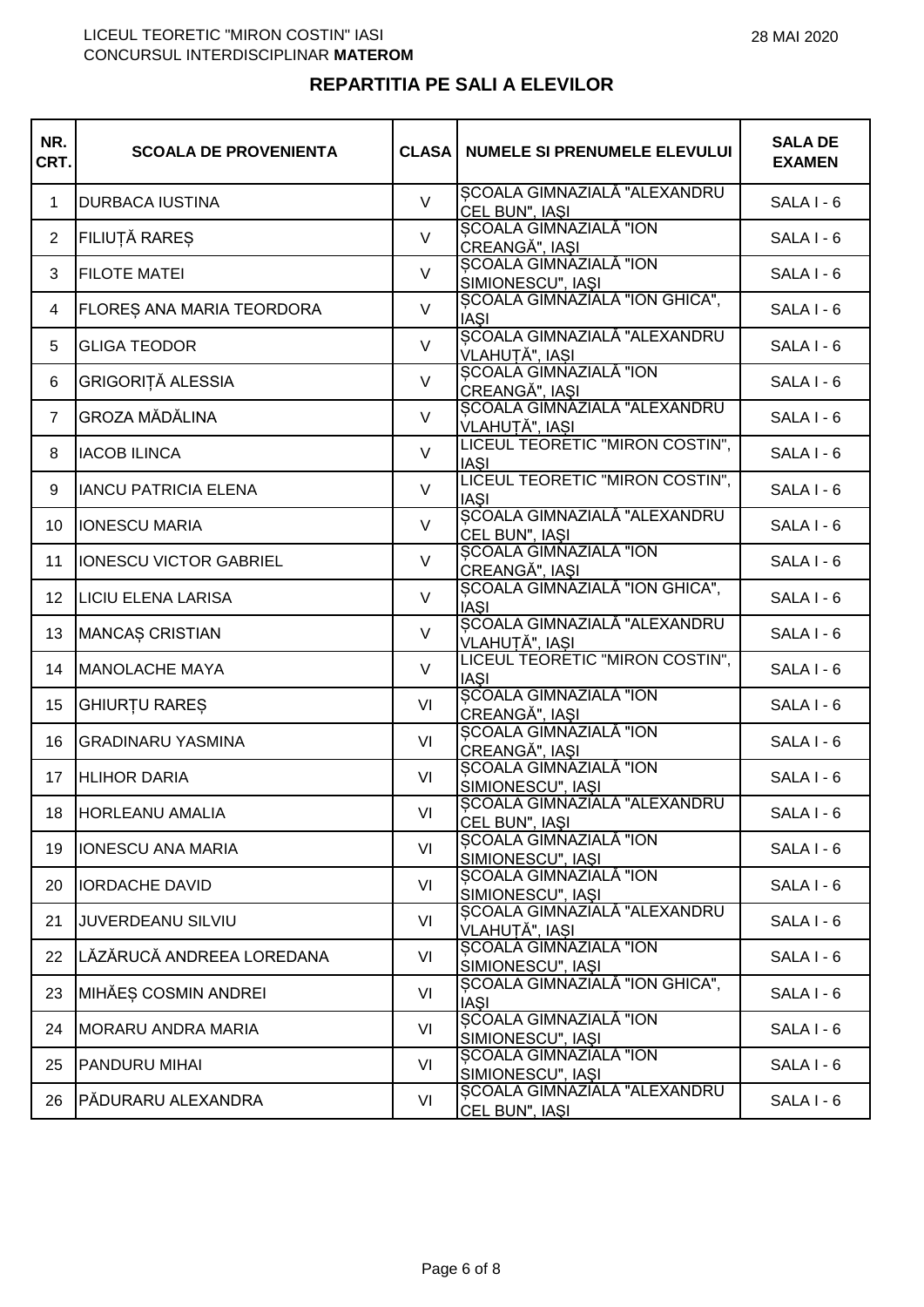# **REPARTITIA PE SALI A ELEVILOR**

| NR.<br>CRT.    | <b>SCOALA DE PROVENIENTA</b> | <b>CLASA</b> | <b>NUMELE SI PRENUMELE ELEVULUI</b>                | <b>SALA DE</b><br><b>EXAMEN</b> |
|----------------|------------------------------|--------------|----------------------------------------------------|---------------------------------|
| 1              | <b>MELINTE ELENI</b>         | $\vee$       | LICEUL TEORETIC "MIRON COSTIN",<br><b>IASI</b>     | SALA I - 7                      |
| 2              | <b>MIRON DAVID</b>           | $\vee$       | LICEUL TEORETIC "MIRON COSTIN",<br><b>IASI</b>     | SALA I - 7                      |
| 3              | MURARU ANAMARIA              | $\vee$       | <b>SCOALA GIMNAZIALĂ "ION</b><br>SIMIONESCU", IAŞI | $SALA I - 7$                    |
| 4              | <b>NECHIFOR DENIS</b>        | $\vee$       | SCOALA GIMNAZIALĂ "ALEXANDRU<br>VLAHUTĂ", IASI     | SALA I - 7                      |
| 5              | <b>NEDEA ALEXIA</b>          | $\vee$       | SCOALA GIMNAZIALĂ "ION<br>SIMIONESCU", IAŞI        | SALA I - 7                      |
| 6              | <b>OLARIU MARIAN</b>         | $\vee$       | LICEUL TEORETIC "MIRON COSTIN",<br><b>IASI</b>     | SALA I - 7                      |
| $\overline{7}$ | PASCANU ROBERT               | $\vee$       | LICEUL TEORETIC "MIRON COSTIN",<br><b>IASI</b>     | SALA I - 7                      |
| 8              | PĂDURE IOANA                 | $\vee$       | SCOALA GIMNAZIALĂ "ALEXANDRU<br>VLAHUȚĂ", IAȘI     | SALA I - 7                      |
| 9              | PÂNTESCU CODRIN              | $\vee$       | SCOALA GIMNAZIALĂ "ION GHICA",<br><b>IASI</b>      | SALA I - 7                      |
| 10             | PIFTOR ECATERINA             | $\vee$       | SCOALA GIMNAZIALĂ "ION<br>CREANGĂ", IASI           | SALA I - 7                      |
| 11             | PINTILIE MARIA               | $\vee$       | SCOALA GIMNAZIALĂ "ALEXANDRU<br>CEL BUN", IAŞI     | $SALA I - 7$                    |
| 12             | PRICOP DARIUS ALEXANDER      | $\vee$       | <b>SCOALA GIMNAZIALĂ "ION</b><br>CREANGĂ", IAȘI    | SALA I - 7                      |
| 13             | RABA EDA ELISABETA           | $\vee$       | <b>SCOALA GIMNAZIALĂ "ION</b><br>CREANGĂ", IAȘI    | SALA I - 7                      |
| 14             | RADU ANASTASIA               | $\vee$       | SCOALA GIMNAZIALĂ "ION<br>CREANGĂ", IAȘI           | $SALA I - 7$                    |
| 15             | PETRESCU TEODORA SIMONA      | VI           | SCOALA GIMNAZIALĂ "ION GHICA",<br><b>IASI</b>      | SALA I - 7                      |
| 16             | PORCESCU DAYID STELIAN       | VI           | SCOALA GIMNAZIALĂ "ION<br>SIMIONESCU", IAŞI        | SALA I - 7                      |
| 17             | <b>PRICOP TEODOR</b>         | VI           | SCOALA GIMNAZIALĂ "ION<br>SIMIONESCU", IAŞI        | SALA I - 7                      |
| 18             | ROBU BEATRICE GABRIELA       | VI           | SCOALA GIMNAZIALĂ "ION GHICA",<br><b>IASI</b>      | SALA I - 7                      |
| 19             | <b>SCUTARU IOANA</b>         | VI           | SCOALA GIMNAZIALĂ "ALEXANDRU<br>CEL BUN", IAŞI     | $SALA I - 7$                    |
| 20             | <b>STENZLER ALBERT</b>       | VI           | SCOALA GIMNAZIALĂ "ION<br>CREANGĂ", IAȘI           | SALA I - 7                      |
| 21             | STRAHOTIN EMILIA GEORGIANA   | VI           | SCOALA GIMNAZIALĂ "ION GHICA",<br>IAȘI             | SALA I - 7                      |
| 22             | SIPOTEANU MAYA               | VI           | SCOALA GIMNAZIALĂ "ALEXANDRU<br>CEL BUN", IAŞI     | $SALA I - 7$                    |
| 23             | TARCAN EVELINA IOANA         | VI           | SCOALA GIMNAZIALĂ "ION GHICA",<br><b>IAŞI</b>      | SALA I - 7                      |
| 24             | TARTACUTA GEORGIANA          | VI           | SCOALA GIMNAZIALĂ "ION<br>CREANGĂ", IAȘI           | SALA I - 7                      |
| 25             | <b>TOFAN PETRU</b>           | VI           | SCOALA GIMNAZIALĂ "ALEXANDRU<br>VLAHUTĂ", IASI     | SALA I - 7                      |
| 26             | TRUFANDA BIANCA              | VI           | SCOALA GIMNAZIALĂ "ALEXANDRU<br>VLAHUȚĂ", IAȘI     | SALA I - 7                      |